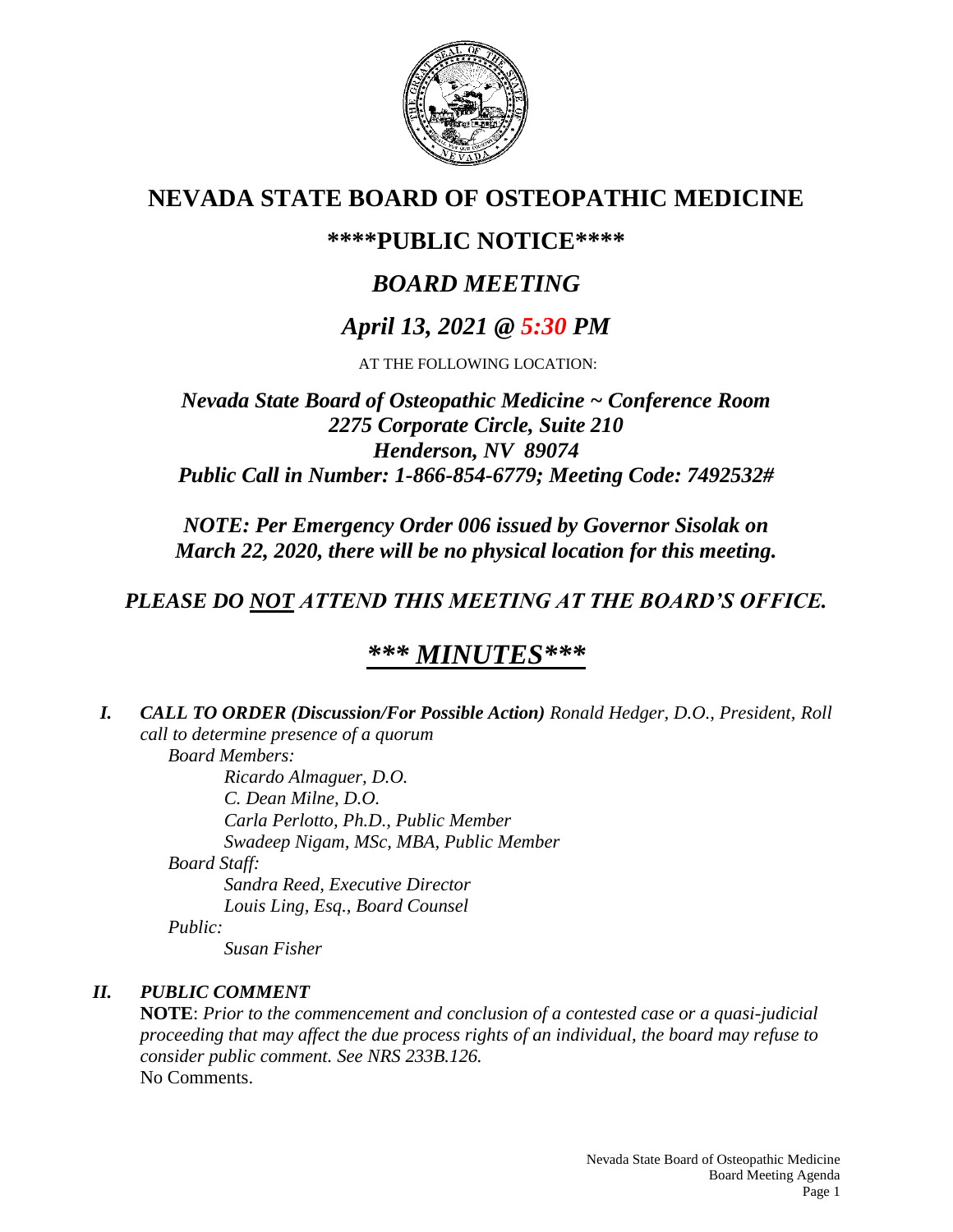*III. APPROVAL OF BOARD MEETING MINUTES FROM MARCH 9, 2021 (Discussion/For Possible Action) Ronald Hedger, D.O., President* Mr. Nigam made a motion to approve the minutes from March 9, 2021; seconded by Dr. Milne. There being no discussion, the minutes were approved by the Board.

### *IV. CONSENT AGENDA TO GRANT LICENSURE FOR OSTEOPATHIC PHYSICIANS AND PHYSICIAN ASSISTANTS (Discussion/For Possible Action) Ronald Hedger, D.O., President*

*Under this item the Board may consider the recommendations of the Executive Director and/or President/Vice President to grant licensure to the below listed applicants. The Board may remove any applicant's name from the consent motion, but may not discuss the contents of the application for licensure without the applicant present following proper notice pursuant to the open meeting law.*

#### **Osteopathic Physician Name Specialty**

*MatthewAbinante, D.O. FamilyMedicine MichaelBishop, D.O. EmergencyMedicine VincentBoyd, D.O. EmergencyMedicine Catherine Colpitts,D.O. FamilyMedicine MichaelDang, D.O. Neurology JamesDee, D.O. Anesthesiology Zhiqi Feng, D.O. FamilyMedicine Michael Gaither, D.O. InternalMedicine Gina Gibson, D.O. InternalMedicine DanielHekmat, D.O. ToniHodges-Wills, D.O. Collin Hu, D.O. MeganHubbard, D.O. InternalMedicine EstherKim, D.O. FamilyMedicine KelvyLevit, D.O. EmergencyMedicine AlexLin, D.O. EmergencyMedicine WasimMansour, D.O. FamilyMedicine RamandeepMattu, D.O. Psychiatry HarryMenon, D.O. InternalMedicine BharatMittal, D.O. FamilyMedicine JonathanNi, D.O. EmergencyMedicine AlexPallas, D.O. DominiquePeppers, D.O. RyRalph Reyes, D.O. JosephRicioli, D.O. FamilyMedicine KevinRowley, D.O. PulmonaryDisease Anaam Shaikhm, D.O. InternalMedicine Charles Willyard,D.O. InternalMedicine RasiqZackria, D.O. InternalMedicine*

*HollyBrisson, PA-C DanielMoses, D.O. Candice Cameron, PA-C Active-Not Working Kristine-GemEstrella, PA-C Active-Not Working JuwaunHinkle, PA-C Michelle Conger, D.O. AliciaRippere, PA-C NaderHelmi, D.O. John Scully, PA-C Robert Lifferth, D.O. David Toone, PA-C Active-Not Working*

*InternalMedicine Obstetrics/Gynecology FamilyMedicine DiagnosticRadiology PhysicalMedicine/Rehabilitation Psychiatry*

#### *Physician Assistant Supervising Physician*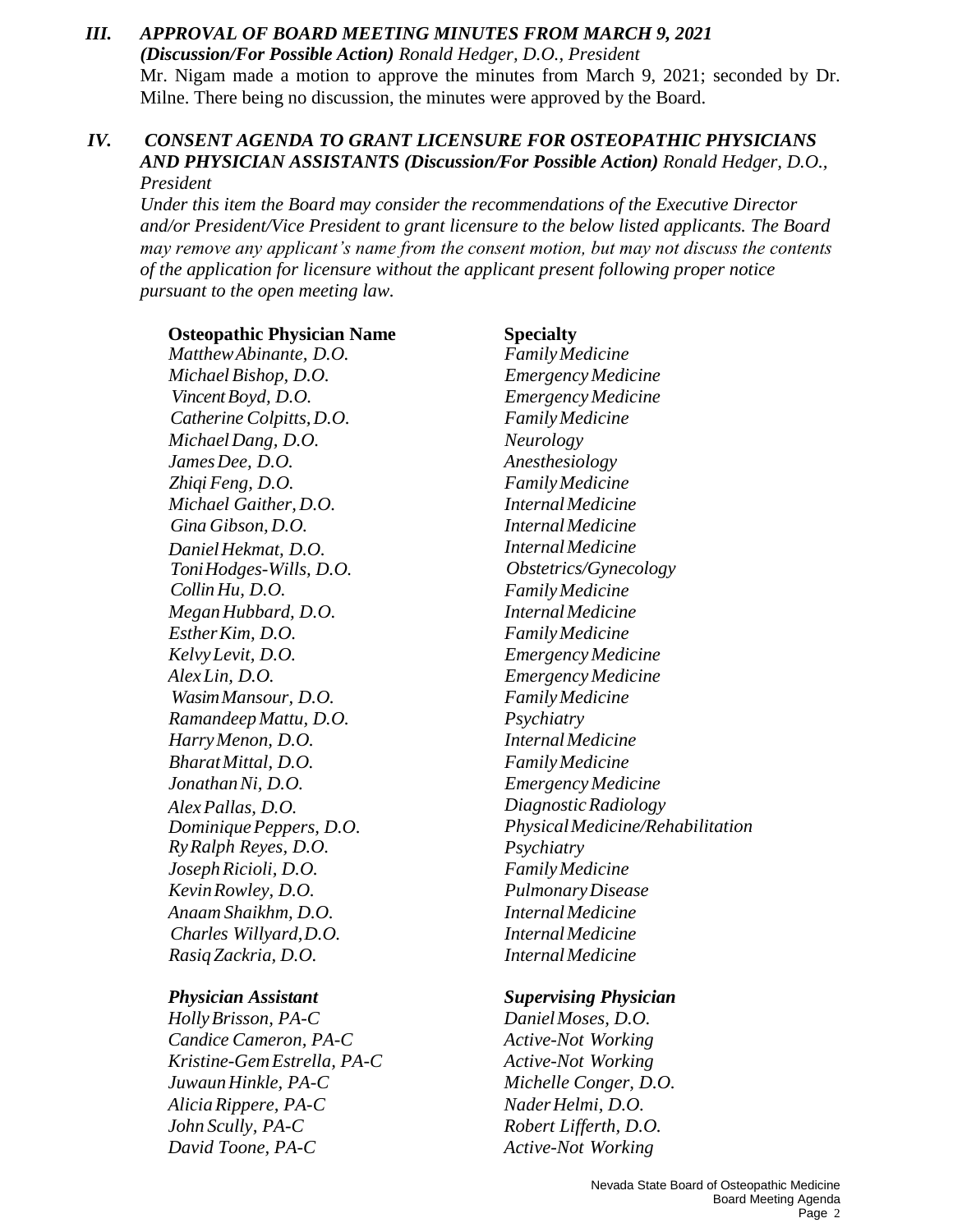*Megan Wiesel, PA-C Craig Parson, D.O.*

Mr. Nigam made a motion to approve the licensees as written; seconded by Dr. Perlotto. There being no discussion, the Board approved licensure.

## *V. +CONSIDERATION OF APPLICATION FOR FULL LICENSURE FOR OSTEOPATHIC PHYSICIAN Dennis Concoby, D.O., with potential telephone appearance by Dr. Concoby, (Discussion/For Possible Action/Board may go into closed*

*session pursuant to NRS 241.030 to move to a closed session because the discussion will have to do with this applicant's character, alleged misconduct, professional competence, or similar items). Ronald Hedger, D.O., President*

Dr. Almaguer asked Dr. Concoby if he would prefer an open or closed session. Dr. Concoby chose a closed session. A motion was made by Mr. Nigam to go into a closed session; seconded by Dr. Milne and approved by the Board. After returning to open session, Mr. Nigam made a motion to grant licensure to Dennis Concoby, D.O., seconded by Dr. Perlotto. The motion was approved by the Board to license Dr. Concoby, with Dr. Milne opposing.

## *VI. CONSIDERATION/ACTION REGARDING REVISED POLICY STATEMENTS FOR CONTINUING EDUCATION AUDITS AND MEDICAL MARIJUANA, (Discussion/For Possible Action) Ronald Hedger, D.O., President*

Ms. Reed noted that the Continuing Education Audit Policy was out of date. She wanted to update the policy to reflect current processes and to ensure all licensees are audited at least once every five years. Mr. Ling reviewed the updated Medical Marijuana Policy and added information on the legalization of recreational marijuana in Nevada. There was a brief discussion. Dr. Milne made a motion to approve both policies as written, seconded by Mr. Nigam. The motion was approved by the Board.

## *VII. CONSIDERATION/ACTIONOF LEGISLATIVE BILLS, (Discussion/ForPossible Action)Ronald Hedger, D.O., President*

Ms. Fisher updated the Board on current legislative bills. She stated Friday, April 9 was the deadline to pass bills out of committe. Ms. Fisher indicated there were several bills where she told committees Board is Neutral with Concerns, since the Board had not yet met to vote on a formal opinion of such bills. Ms. Fisher reviewed the four bills most impacting the Board:

- Senate Bill 278: requires new and renewing licensees to provide information on ownership of businesses and partnerships. Initial licenses or renewal licenses would not be issued or renewed until the requested information was provided. An amendment to the bill directs any collected business information from licensees to be sent directly to the Department of Health & Human Services (DHHS). There would be a link inserted into licensee applications where they would be directed to the DHHS website to submit the information.Thereby removing the Board from any contact of such information. There are concerns about providing this information, as it is invasive. Considering the shortage of physicians in Nevada, the bill may result in a further loss of physicians.
- Senate Bill 326: allows physicians licensed in another state to practive telehealth in Nevada through a registration process with the Board. The registration would be valid for one year, and would be non-renewable. The registrant would not pay licensing fees, and would not be licensed through the normal means. However, the regisrant must comply with Nevada law and regulations. The Board would be able to impose disclpline. The bill requires applications to be electronic and include a welcome statement.
- Senate Bill 335: creates a Division of Occupation Licensing (Division) within the Department of Business & Industry. This would be an umbrella Board (similar to agencies in Utah & Colorado) over six licensing Boards but not including this Board. The bill also requires a 5% contribution to the Division from certain Boards' revenue.